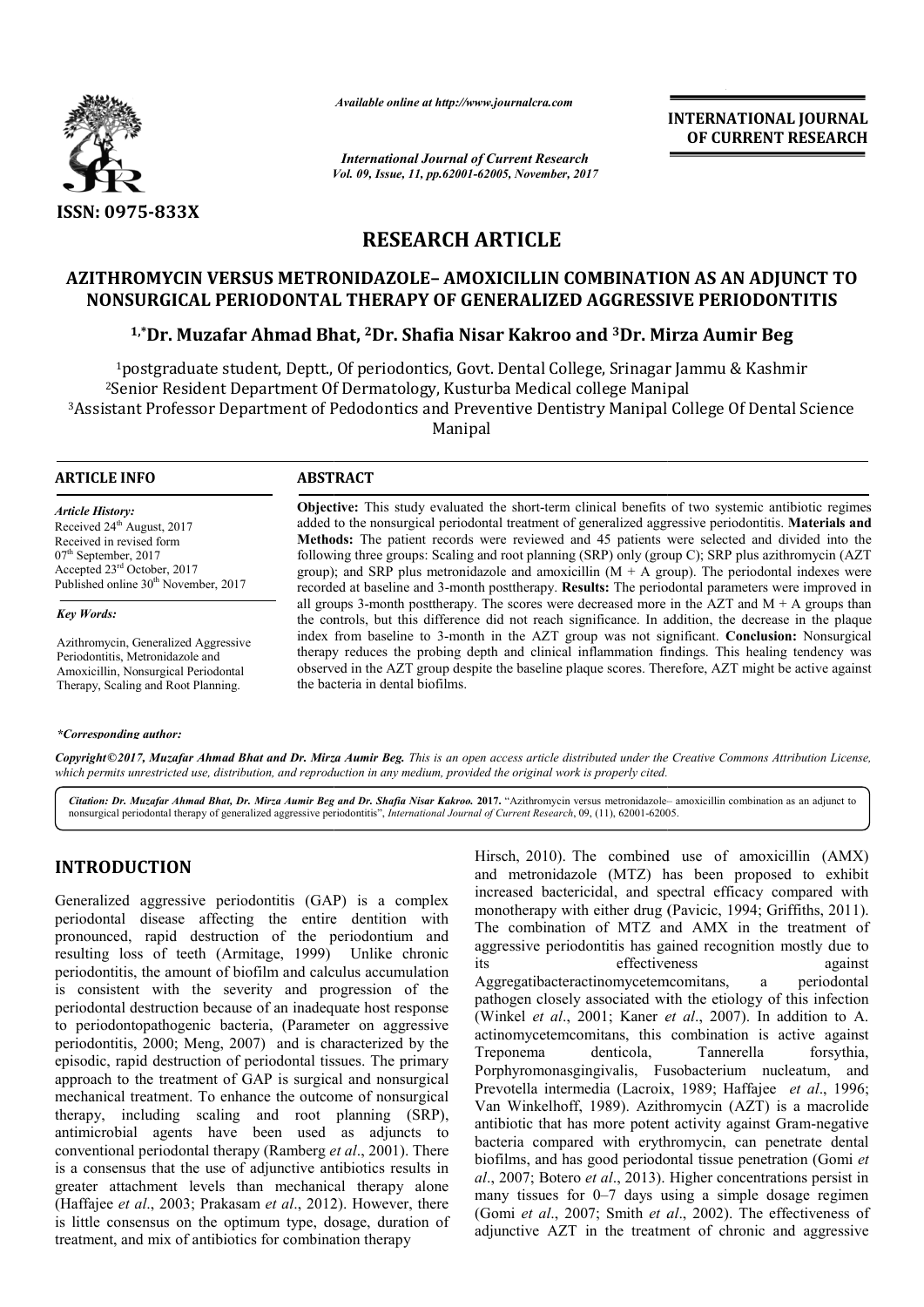periodontitis has been investigated (Mascarenhas, 2005; Gomi, 2007; Yashima, 2009). However, there is no clear protocol for the use of antibiotics as adjuncts to the nonsurgical treatment of GAP. Therefore, this retrospective study determined the clinical short-term effects of AZT and a combination of MTZ and AMX.

# **MATERIALS AND METHODS**

The clinical records of GAP patients seen in the Department of Periodontics Govt Dental College Srinagar were reviewed to identify patients diagnosed with "GAP" according the criteria of Armitage (Armitage, 1999), who were nonsmokers, systemically healthy, with no medication use in the previous 6 months, and no previous periodontal treatment. The records of 93 patients were examined; 45 met the inclusion criteria. The following clinical parameters were scored at six sites per tooth (mesiobuccal, midbuccal, distobuccal, mesiolingual, midlingual, and distolingual) at baseline and 12 weeks after SRP: Probing depth (PD), gingival index (GI), plaque index (PI), and bleeding on probing (BOP). The control group underwent full-mouth SRP only (group C), whereas the two test groups received one of the two systemic antibiotic regimens in addition to SRP. The first test group (AZT group;  $n = 15$ ) was given AZT 500 mg, once per day, for 3 days, and the second group was given MTZ  $+$  AMX 500 mg each, 3 times/ day  $(M + A$  group;  $n = 15$ ).

**Statistical analysis:** Parametric tests were used for further statistical comparisons. The gender and age distributions among the groups were analyzed using Pearson's Ch-square test and one-way analysis of variance (ANOVA), respectively. Intra-group differences were tested using paired t-tests. Initial values and the mean changes in the parameters examined were compared by one-way ANOVA. Tukey's honestly significant difference (HSD) test was performed as a post-hoc assessment of individual differences. All statistical analyses were performed using SPSS for Windows 8, version 13.0. Statistical significance was accepted at  $P < 0.05$ .

## **RESULTS**

Table 1 presents the mean baseline clinical characteristics. There were no significant differences among groups in terms of age, gender, or clinical periodontal parameters, confirming that the groups were well matched. The mean per-group average change in periodontal parameters from baseline to 3 months after SRP is shown in Table 2.

**Table 1. Characteristics of the subjects at baseline**

|                     | $AZT(n=15)$      | $M+A(n=15)$       | $C(n=15)$         |           |
|---------------------|------------------|-------------------|-------------------|-----------|
| Age                 | $29.27 \pm 6.76$ | $29.80\pm 6.45$   | $31.86 \pm 5.22$  | <b>NS</b> |
| Gender(male/female) | 3/12             | 6/9               | 4/11              | <b>NS</b> |
| PD.                 | $3.43 \pm 0.59$  | $3.65 \pm 1.46$   | $3.67\pm0.69$     | <b>NS</b> |
| PI                  | $1.05 \pm 0.73$  | $0.71 \pm 0.57$   | $1.11 \pm 0.44$   | <b>NS</b> |
| <b>BOP</b>          | $64.47\pm26.49$  | $57.53 \pm 31.46$ | $79.23 \pm 17.32$ | <b>NS</b> |
| GI                  | $2.93 \pm 6.76$  | $2.98 \pm 6.45$   | $2.05 \pm 0.52$   | NS        |

 $\overline{AZT} = \overline{SRP} + \overline{azithromycin}$ ;  $M+A = \overline{SRP} + \overline{metronidazole} + \overline{amoxicillin}$ ; C=SRP only. PD=Probing depth; PI=Plaque index; BOP=Bleeding on probing; GI=Gingival index; SRP=Scaling and root planning; NS=Nonsignificant; AMX: Amoxicillin

There were clinical improvements in almost all parameters at 3 months for all groups. The PD, RAL, GI, and BOP were reduced significantly in all groups. The PI also showed a significant clinical improvement for the  $M + A$  and C groups  $(-0.71 \pm 0.64, P \le 0.01 \text{ and } -0.58 \pm 0.44, P \le 0.001,$ respectively).

**Table 2. The average changes in periodontal parameters for T1-T0**

|       | GI                  | <b>BOP</b>           |                        | PD                |
|-------|---------------------|----------------------|------------------------|-------------------|
| AZT   | $-1.56 \pm 1.74$ ** | $-0.99\pm0.76***$    | $-38.18 \pm 28.78$ *** | $-0.19\pm0.61$ NS |
| $M+A$ | $-1.56\pm0.96***$   | $-1.26 \pm 0.62$ *** | $-50.88 \pm 26.83$ *** | $-0.71\pm0.64**$  |
| C     | $-0.79\pm0.69**$    | $-0.90\pm0.66***$    | $-33.23 \pm 16.77$ *** | $-0.58\pm0.44***$ |
| D     | NS                  | NS.                  | NS                     | 0.044             |

\*\*P˂0.01, \*\*\*P˂0.001. Results of one‑way ANOVA comparing the three groups.  $AZT=SRP+azithromycin$ ;  $M+A=SRP + metronidazole + amoxicillin$ ;  $C=SRP$  only; NS=Statistically nonsignificant.; ANOVA=Analysis of variance

**Table 3. Multiple comparisons of clinical periodontal parameters amoung groups by Turkeys HSD test**

| Groups             | PD | ∩∆T | GI | ROP |       |
|--------------------|----|-----|----|-----|-------|
| $AZT$ versus $M+A$ | NS | NS  | NS | NS  | 0.044 |
| $AZT$ versus $C$   | NS | NS  | NS | NS  | NS    |
| $M+A$ versus $C$   | NS | NS  | NS | NS  | NS    |
|                    |    |     |    |     |       |

HSD=Honestly significant difference; NS=Nonsignificant;

However, PI did not change significantly at 3 months in the AZT group  $(-0.19 \pm 0.61, P \ge 0.05)$ . All of the treatment protocols significantly reduced the PD in all groups. However, an additional reduction in PD was seen in the test groups compared with the control group  $(-1.29 \pm 1.39, -1.27 \pm 0.51,$ and  $-0.79 \pm 0.55$ , for AZT, M + A, and C, respectively). The clinical periodontal parameters are shown in Table 3. There were no significant differences in the reductions in the clinical parameters in all cases, with the exception of the difference in the reduction in PI between groups  $AZT$  and  $M + A$ .

## **DISCUSSION**

This study assessed the short-term clinical benefits of two treatment protocols for nonsurgical periodontal therapy of GAP. Many studies have compared antibiotic regimens as adjuncts to SRP (Casarin, 2012; Xajigeorgiou *et al*., 2006; Guerrero *et al*., 2005; Haas *et al*., 2008). We reviewed their findings to assess the use of antimicrobials administered after an initial period of oral hygiene motivation. Our study comprised a control and two test groups. There were no differences among groups in terms of age, gender, and initial periodontal parameters. All patients were nonsmokers. Our data indicate that all three therapies improved the PD, GI, and BOP at the 3-month follow-up. Scaling and root planning is an essential initial therapy to induce the resolution of inflammation via the removal of plaque, calculus, and endotoxins from the root surfaces. In our series, all clinical parameters improved in the control group. In most clinical studies,  $M + A$  combined with SRP leads to significantly greater reductions in clinical periodontal parameters (Casarin *et al*., 2012; Guerrero *et al*., 2005; Mestnik *et al*., 2010; Scharf *et al*., 2014). Guerrero *et al*. assessed the adjunctive benefits of  $M + A$  in the nonsurgical treatment of GAP and found that all clinical parameters were improved at 2 and 6 months in both the test and placebo groups (Guerrero *et al*., 2005). Regarding deep pockets, however, the  $M + A$  therapy resulted in an additional 1.4-mm PD and 1-mm CAL gain. Similarly, Casarin*et al*. treated GAP patients with full-mouth ultrasonic debridement with or without administering M + A. (Casarin *et al*., 2012). Their results showed the clinical and microbiological benefits of  $M + A$  administration 3 and 6 months posttherapy. The PD reductions were  $3.99 \pm 1.16$  and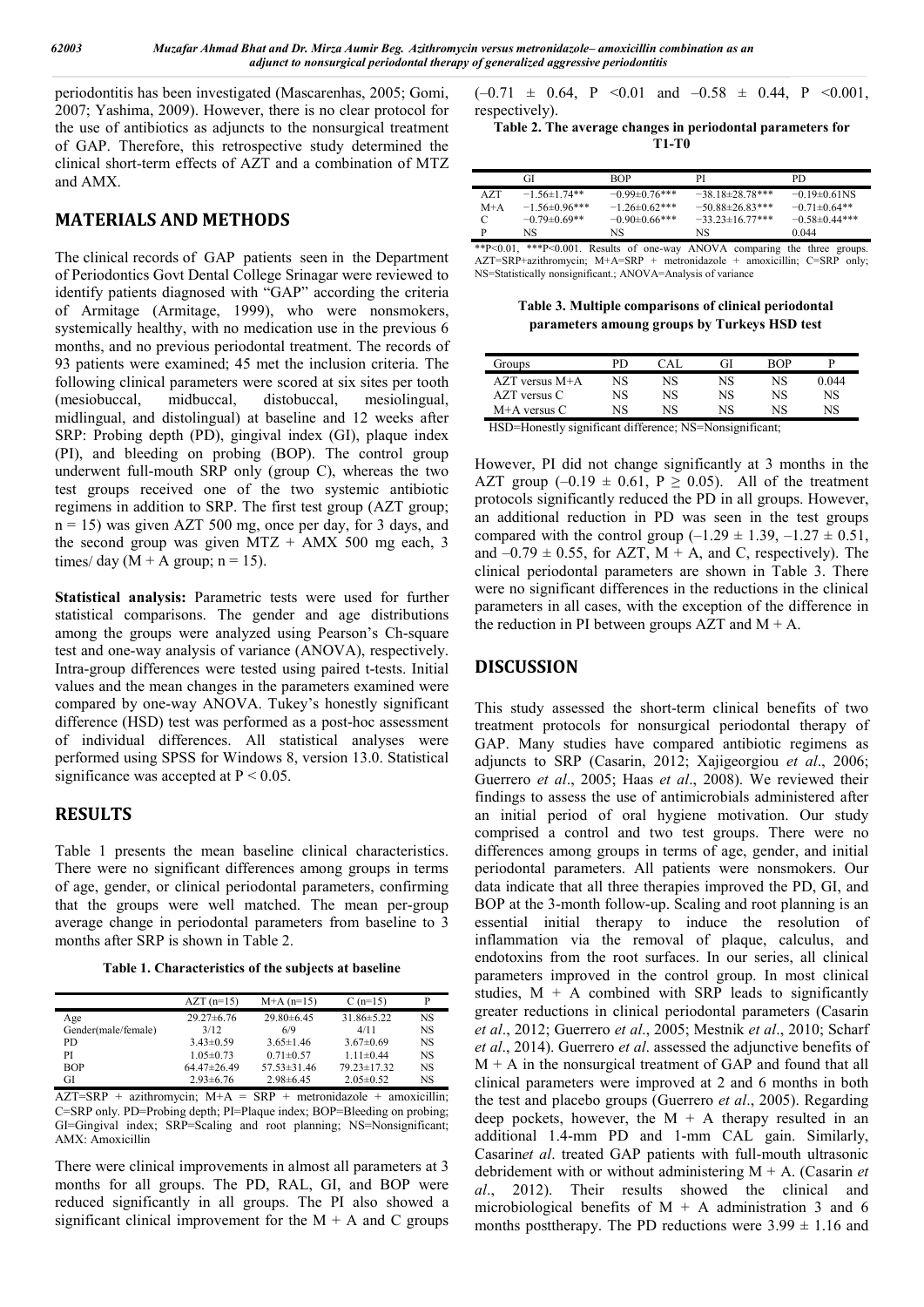$3.09 \pm 0.78$  in the test and control groups, respectively. In another study, aggressive periodontitis was treated similarly, using  $M + A$  in addition to nonsurgical treatment; the use of M + A resulted in additional clinical benefits (Scharf *et al*., 2014). In that study, the PD decreased from  $3.5 \pm 0.7$  to  $2.5 \pm 0.5$  mm at 12 weeks. In addition, the gingival bleeding index, plaque control record, and BOP all decreased significantly. Silva-Senem*et al*. also showed significant clinical improvements in most parameters at 1-year in the nonsurgical treatment of GAP patients with or without  $M + A$ , although the  $M + A$  group had shallower residual pockets than the placebo group (Silva-Senem *et al*., 2013). Another randomized, controlled, clinical trial evaluated the short-term effects of nonsurgical treatment of aggressive periodontitis with  $M + A$ and photodynamic therapy (PT); both treatments improved the clinical parameters after 3-month, although the systemic administration of antibiotics resulted in a greater reduction in PD compared to the PT group (Arweiler *et al*., 2013). Our results were similar to these reports in that the clinical periodontal parameters improved in both the  $M + A$  and control groups. The PD was reduced significantly  $(P < 0.001)$ by  $1.27 \pm 0.51$  and  $0.79 \pm 0.55$  for the respective groups. The reduction was greater in the  $M + A$  group. Similar healing tendencies were observed for the other parameters. Therefore, both treatment protocols helped to resolve the periodontal inflammation. The differences were greater in the  $M + A$ group, albeit not significantly so. Recently, AZT has been administered as an adjunctive antimicrobial in the treatment of periodontal disease. Several studies have evaluated the benefits of AZT,(7,20,22,26,31,32) although fewer have evaluated the clinical benefits of AZT in GAP. Haas *et al*. treated 24 subjects with SRP with or without the administration of 500-mg AZT once per day for 3 days ( Haas, 2008).

They showed a reduction in PD and improvement in the CAL in both groups from baseline to 12 months. However, the test group showed a significantly greater reduction in PD and a higher percentage of attachment gain. Emingil*et al*. treated 32 GAP patients with nonsurgical therapy with or without AZT and found that all clinical parameters improved, and the microbiological parameters and gingival crevicular fluid matrix metalloproteinase-8 levels decreased significantly in both groups.( Emingil *et al*., 2012). They found that AZT exerts no beneficial effect compared to nonsurgical periodontal therapy in GAP patients. In 2010, Hirsch reported three cases of chronic or aggressive Periodontitis. who received AZT adjunctive to nonsurgical treatment; in all cases the periodontal inflammation resolved and pocket depth decreased (Hirsch, 2010) Han *et al*. examined the efficacy of AZT in combination with nonsurgical periodontal therapy for 6 months in generalized chronic periodontitis patients; AZT and placebo resulted in similar significant improvements in all clinical parameters (Han *et al*., 2012). In addition, in both groups, numbers of A. actinomycetomcomitans, P. gingivalis, T. forsythia, P. intermedia, and total bacteria were reduced at 6 months. The levels of F. nucleatumdecreased significantly at all visits in the test group. Therefore, adjunctive AZT provides no additional benefits over a placebo for GAP. In our study, the clinical periodontal parameters healed significantly in the AZT group. When we compared whole groups, the parameters improved similarly. However, the reduction in PD was higher in the AZT group than the controls, albeit not significantly so  $(-1.29 \pm 1.39, -1.27 \pm 0.51,$  and  $-0.79 \pm 0.55$  for the AZT, M + A, and control groups, respectively). The GI, and BOP showed similar tendencies to the PD. The PI also decreased

compared to baseline, albeit not significantly so. AZT is active against the bacteria in dental plaque, (Tamura, 2008) which might be an advantage. Although clinicians attempt to motivate, patients to perform plaque control, maintaining a high level of oral hygiene can be difficult. Thus, AZT administration might be useful for the treatment of periodontitis. Mechanical treatment may not be effective on periodontal pathogens such as A. actinomycetomcomitansat inaccessible areas and periodontal soft tissues (Prakasam *et al*., 2012). Therefore, patients with aggressive periodontitis may provide benefits from the adjunctive use of antibiotics adjunct to treatment. There are various antibiotic regimes that recommended for the treatment of GAP. We compared two of them and in our knowledge; this is the first study that compared the AZT and  $M + A$  combination adjunct to SRP. Hence, the results may be a useful guide about the choice of antibiotics. In addition, the patient records were selected meticulously for this study. The GAP patients had been treated in the same clinic, by the same treatment protocol and by previously standardized, experienced clinicians. Hence, the differences between treatment protocols were eliminated and gave us the chance to obtain more homogenous data. However, there were several limitations to this study, including the short follow-up time and the fact that no immunological or microbiological parameters were evaluated. Further research is needed to identify the optimum adjunctive antibiotic therapy for the nonsurgical treatment of GAP.

## **REFERENCES**

- Armitage GC. 1999. Development of a classification system for periodontal diseases and conditions. *Ann Periodontol.,* 4:1-6.
- Arweiler NB., Pietruska M., Skurska A., Dolinska E., Pietruski JK., Bläs M. *et al*., 2013. Nonsurgical treatment of aggressive periodontitis with photodynamic therapy or systemic antibiotics. Three-month results of a randomized, prospective, controlled clinical study. *Schweiz Monatsschr Zahnmed.,* 123:532-44.
- Blandizzi C., Malizia T., Lupetti A., Pesce D., Gabriele M., Giuca MR. *et al*., 1999. Periodontal tissue disposition of azithromycin in patients affected by chronic inflammatory periodontal diseases. *J Periodontol.,* 70:960-6.
- Botero JE., Yepes FL., Ochoa SP., Hincapie JP., Roldan N., Ospina CA. *et al*., 2013. Effects of periodontal non-surgical therapy plus azithromycin on glycemic control in patients with diabetes: A randomized clinical trial. *J Periodontal Res.,* 48:706-12.
- Casarin RC., Peloso Ribeiro ED., Sallum EA., Nociti FH. Jr, Gonçalves RB., Casati MZ. 2012. The combination of amoxicillin and metronidazole improves clinical and microbiologic results of one-stage, full-mouth, ultrasonic debridement in aggressive periodontitis treatment. *J Periodontol.,* 83:988-98.
- Emingil G., Han B., Ozdemir G., Tervahartiala T., Vural C., Atilla G. *et al*., 2012. Effect of azithromycin, as an adjunct to nonsurgical periodontal treatment, on microbiological parameters and gingival crevicular fluid biomarkers in generalized aggressive periodontitis. *J Periodontal Res.,* 47:729-39.
- Gomi K., Yashima A., Iino F., Kanazashi M., Nagano T., Shibukawa N. *et al*., 2007. Drug concentration in inflamed periodontal tissues after systemically administered azithromycin. *J Periodontol.,* 78:918-23.